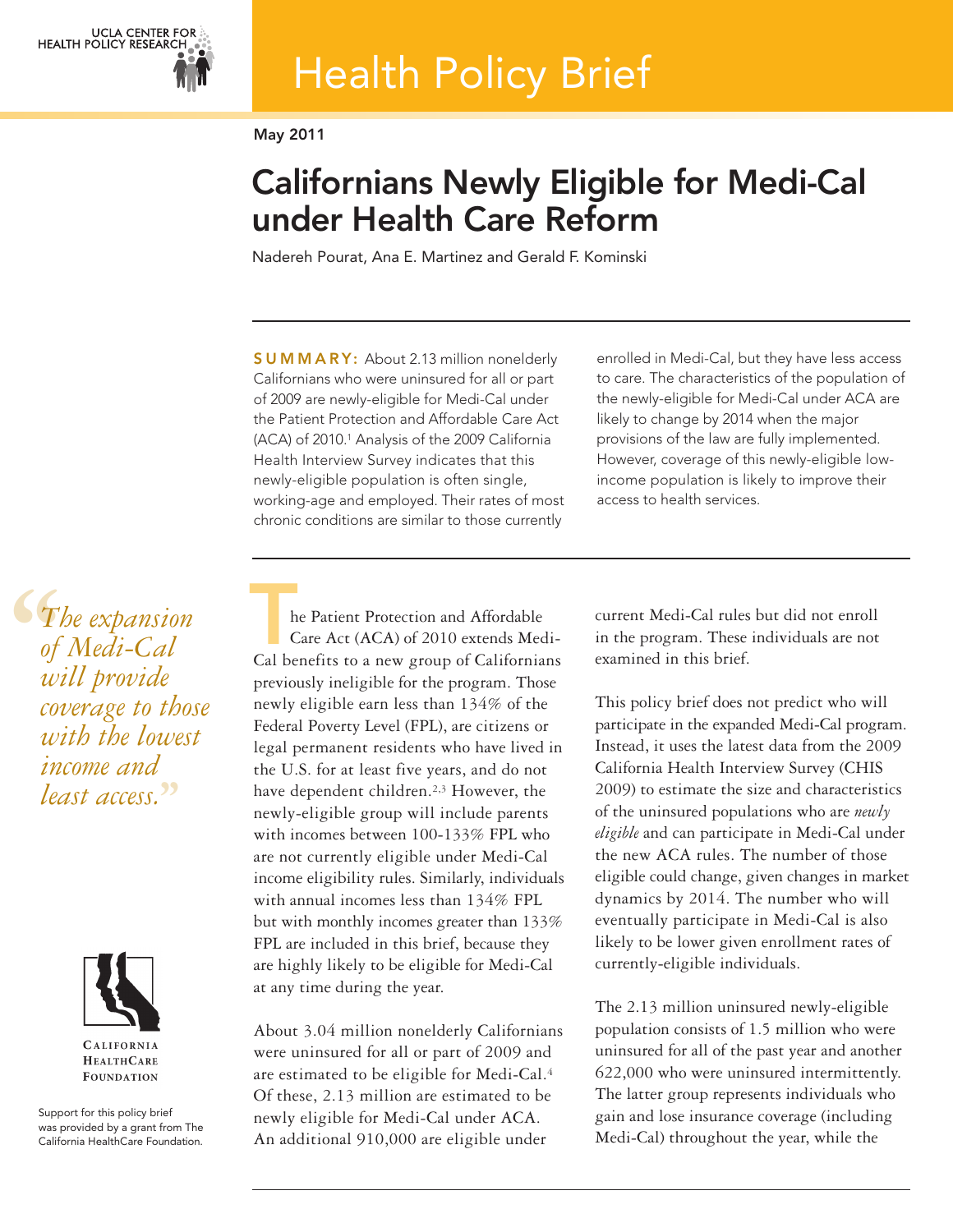

**Exhibit 1 Sociodemographic Characteristics of the Population Newly Eligible for Medi-Cal under ACA, California, 2009**

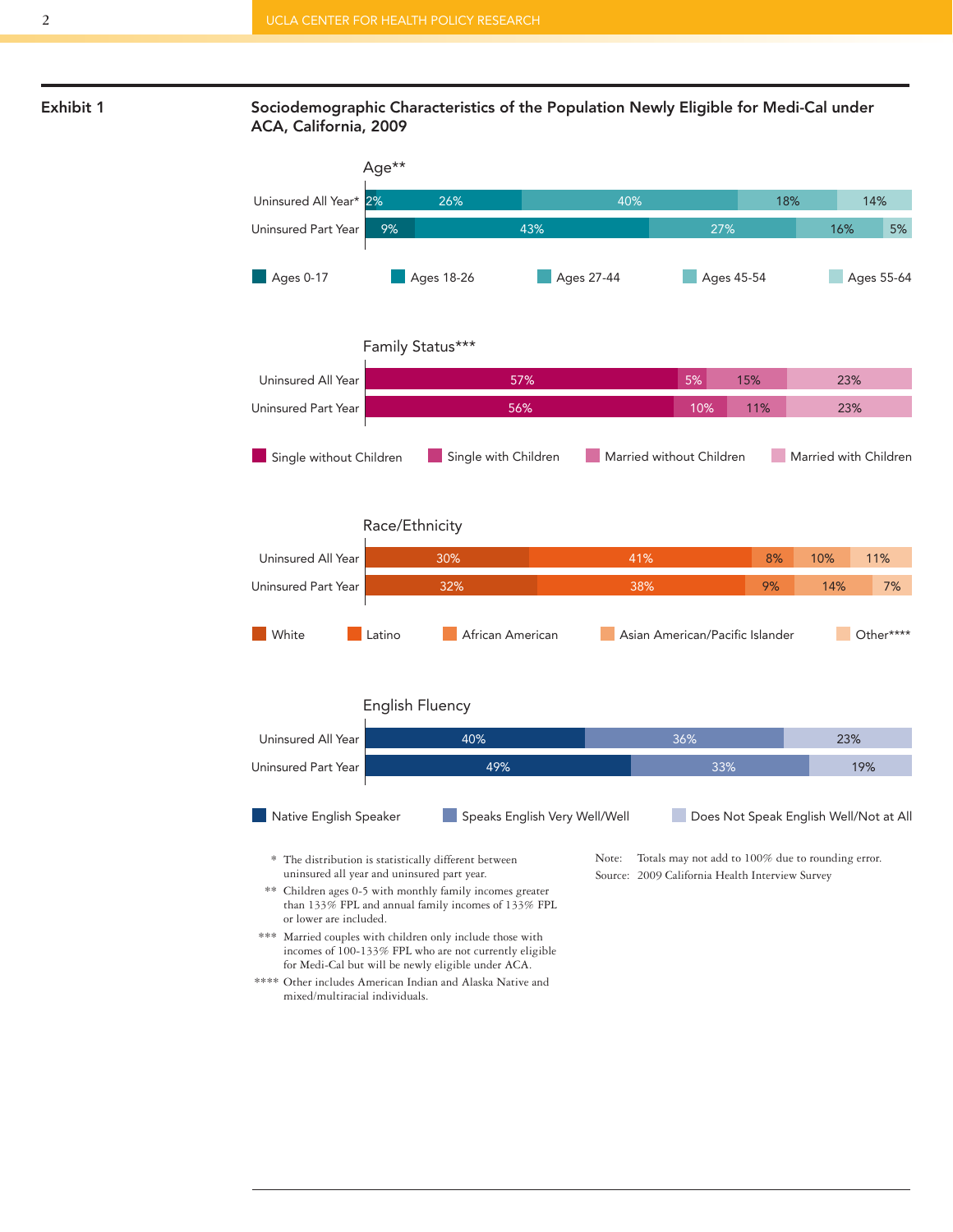former have been uninsured consistently. The two groups differ significantly in a number of characteristics, which may impact their eventual participation rates, and are reported separately in this brief.

In addition, the health and utilization status of those with Medi-Cal coverage during the past year are provided as a point of comparison, as these individuals represent the profile of Medi-Cal enrollees under current Medi-Cal eligibility rules. The significant differences between the current Medi-Cal enrollees and the newly-eligible population can be used to identify programmatic changes in Medi-Cal to respond to the needs of the newly-eligible population.

#### **Most Are Young, Male, Single and Working**

The newly-eligible population is dominated by young working-age males and single adults. The largest proportion of those uninsured all or part of the year were young adults ages 18-26, though the age distribution differed significantly between the two groups (Exhibit 1). More of those uninsured all year (59%) were male than those uninsured part year (52%).

The two groups did not differ in their family status, race/ethnicity, English fluency and languages spoken at home. The largest proportion of both groups was single, followed by married couples with children. Latinos constituted the largest racial/ethnic group in both populations, and the majority were either native English speakers or fluent in English. Of those uninsured all year or part year, 13% and 11%, respectively, spoke Spanish only at home. About 4% of those uninsured all year and 2% of those uninsured part year spoke only Asian languages at home.

#### **Insurance Status**

#### **Uninsured All Year**

Individuals uninsured for the past 12 months.

#### **Uninsured Part Year**

Individuals uninsured for any number of months in the past year.

#### **Medi-Cal Insured**

Individuals enrolled in Medi-Cal during the past year.

#### **Uninsured All or Part Year**

Cumulative count of uninsured during past year. The concept of *uninsured all or part year* – which is the cumulative count of uninsured during the past year – yields a larger number of uninsured than *currently uninsured* – which is a pointin-time estimate.

> **C**<br>
> C<br>
> m<br>
> per<br>
> per *Working age Californians make up a large percentage of the newly eligible.* **''**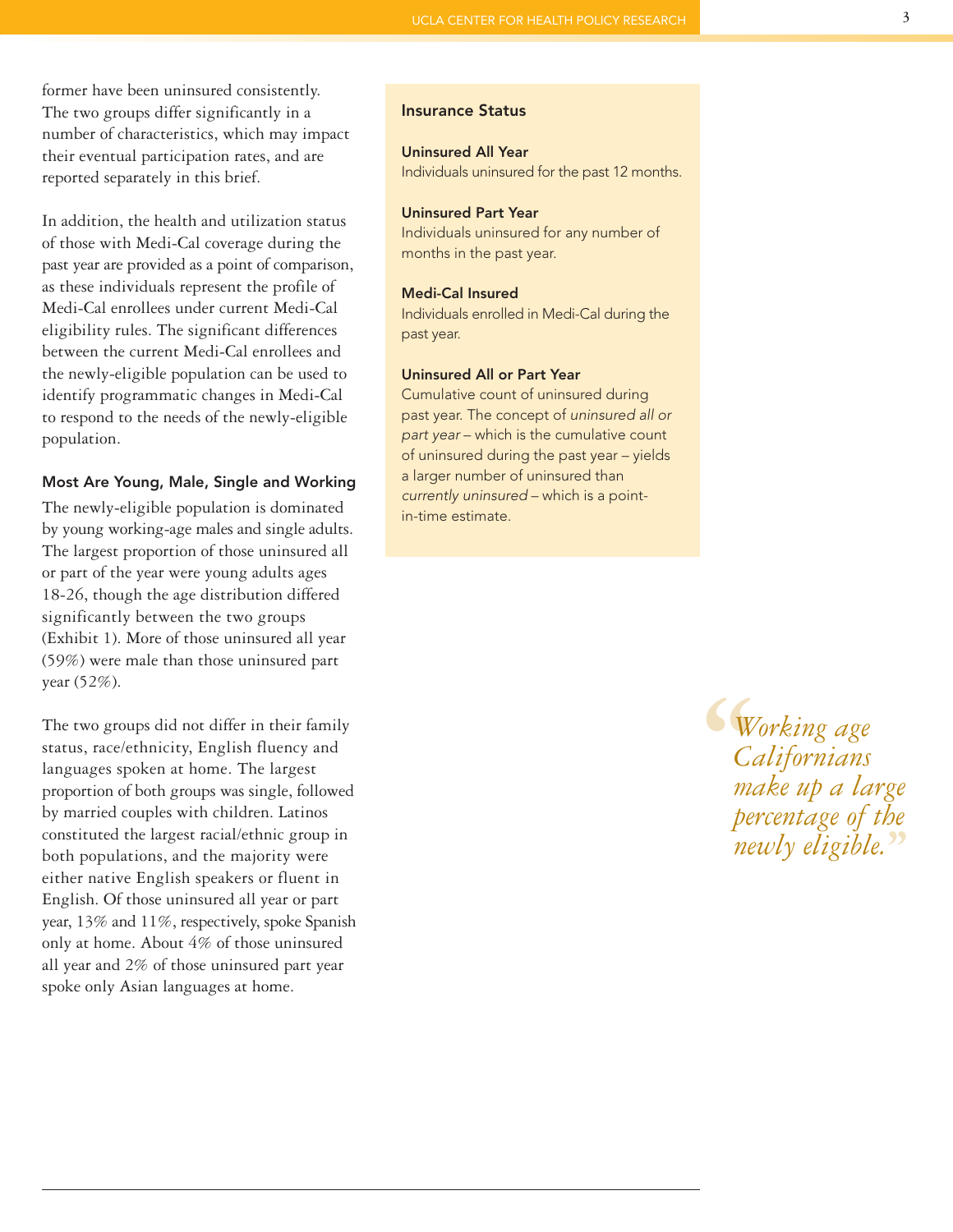#### **Exhibit 2 Employment Characteristics of the Population Newly Eligible for Medi-Cal under ACA, California, 2009**



Many uninsured all or part of the year were working (Exhibit 2). Among those employed, the distribution of employer size differed among uninsured all or part of the year. Those uninsured all year were more often employed by firms with less than 10 employees or 10- 50 employees than those uninsured part year.

Current eligibility for Medi-Cal is determined based on monthly income. The majority of the newly-eligible population had incomes of 0-133% FPL based on both monthly and annual incomes (65% of uninsured all year and 76% of uninsured part year; data not shown in Exhibits). However, the rest had fluctuating incomes throughout the year and may not be consistently eligible for Medi-Cal.

#### **Most Are Healthy, But Have Limited Access to Care**

The newly-eligible population was similar to the current Medi-Cal enrolled population in most aspects of health examined in this brief, with the following exceptions (Exhibit 3): high blood pressure was more prevalent among uninsured all year (15%) and part year (18%) than current Medi-Cal enrollees (9%); also, fewer uninsured had never smoked in the past and more were overweight than current Medi-Cal enrollees (69% and 26%, respectively).

Apart from these differences, other indicators of health were similar among Medi-Cal and the newly-eligible population. Particularly, diabetes (5% of uninsured all year and 11% of uninsured part year), asthma (11% of uninsured all year and 16% of part year), and heart disease rates (3% of uninsured all or part year) were similar to Medi-Cal rates (data not shown in exhibits). The rates of one or more chronic conditions were higher among uninsured part year compared to uninsured all year.

**S**<br>
eli<br>
sic<br>
cu *The newly eligible are not sicker than the current Medi- Cal population.* **''**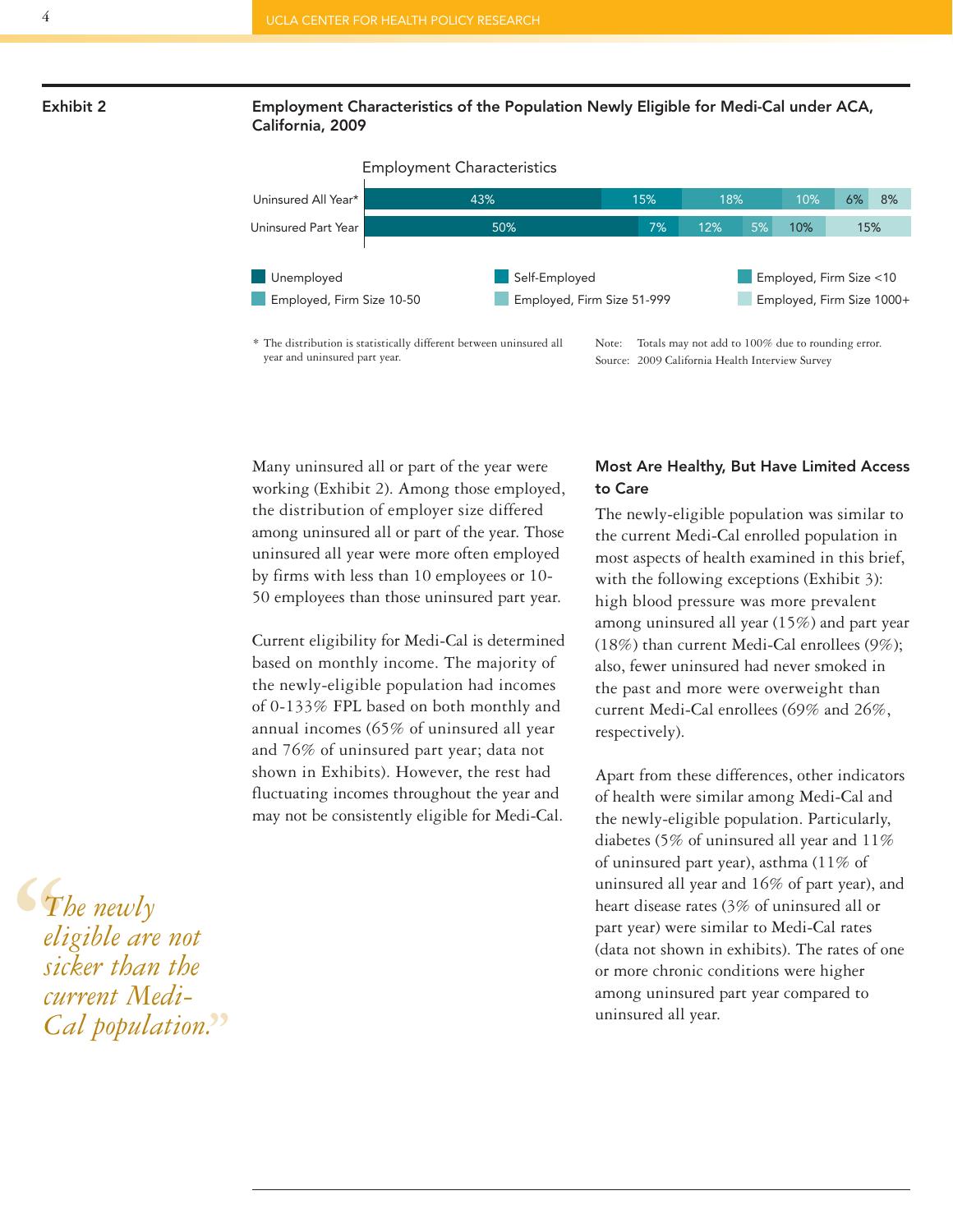

### Self-Assessed Health Status



\*\* Chronic conditions examined include asthma, diabetes, high blood pressure and heart disease.

all year and uninsured part year.

Source: 2009 California Health Interview Survey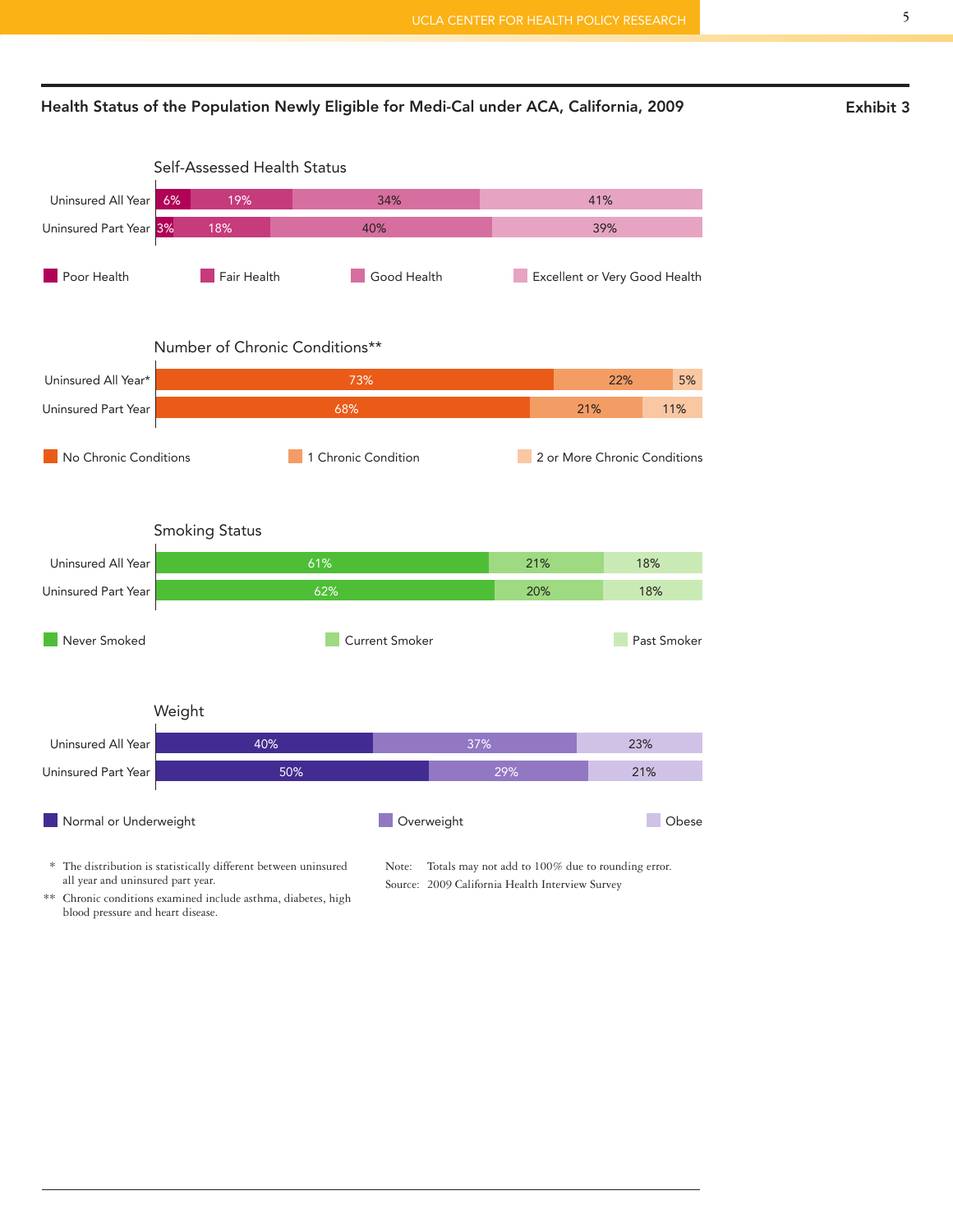

#### **Exhibit 4 Access to Care of the Population Newly Eligible for Medi-Cal under ACA, California, 2009**



#### Outpatient Visits in the Past Year



#### Delayed or Did Not Get Needed Medical Care in the Past Year



#### Delayed or Did Not Get Needed Prescription Medications in the Past Year



\* The distribution is statistically different between uninsured all year and uninsured part year.

Note: Totals may not add to 100% due to rounding error. Source: 2009 California Health Interview Survey

**''** *Access to care was a significant problem for the uninsured.* **''**

The uninsured had limited access to care (Exhibit 4). Medi-Cal insured had better access to care than the uninsured all or part year. The Medi-Cal insured were less likely to report no usual source of care (15%), no outpatient visits in the past year (14%), or delays in receiving medical care due to cost than uninsured all or part year. Also, Medi-Cal insured were less likely to report delays in receiving prescription medications due to cost (5%) than uninsured part year. However,

Medi-Cal insured were more likely to have had an emergency room visit (25%) than uninsured all year (16%), but did not differ from uninsured part year (26%).

The rates of usual source of care and office visits differed among uninsured all or part of past year, indicating that those with intermittent coverage had better access to care than those uninsured all year.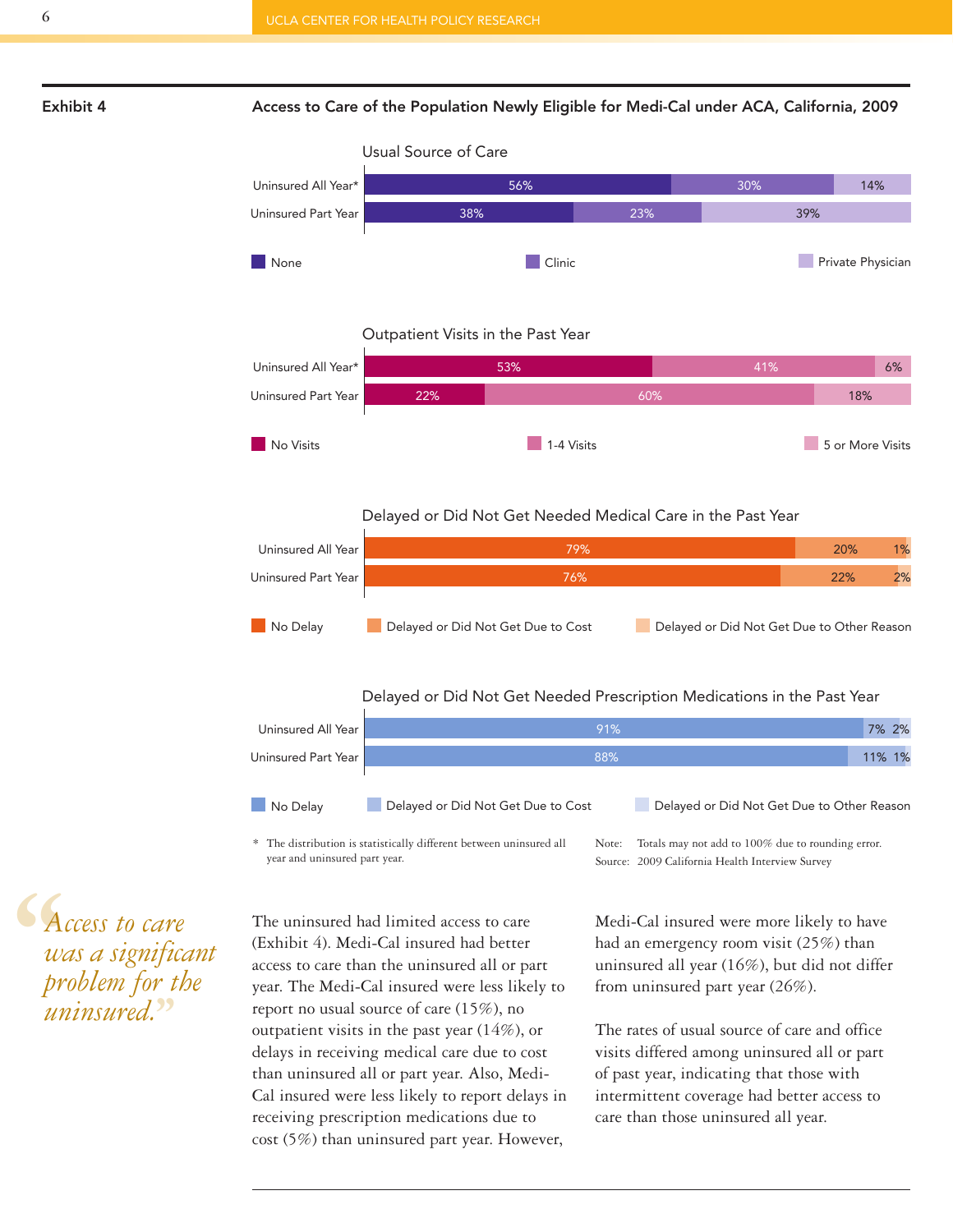#### **Conclusions and Implications**

The data in this brief are essential to the Medi-Cal program. These data inform the current discussions on enrollment caps, provider reimbursement methods and rates, and selecting participating providers and plans among other considerations in anticipation of ACA implementation in 2014.

The data confirm that ACA will achieve its stated goal of providing coverage to the most disadvantaged segment of California's population: those with the lowest income and least access to health care. Despite lack of access or inconsistent access, the newly-eligible population is not sicker than the current Medi-Cal insured population. The slightly elevated rates of being a current smoker, being overweight or having high blood pressure are amenable to low-cost medical intervention in this relatively young and working-age population. The major benefit of expanding Medi-Cal coverage will be in improving access to care, which is essential in preventing disease and morbidity.

The data highlight the new challenges and opportunities posed by the expansion of Medi-Cal. The discrepancy between the monthly and annual income indicates the continued cycling of eligibility under ACA unless enrollment processes and income eligibility criteria are streamlined and coordinated between Medi-Cal and the California Health Benefit Exchange program.

The potential increase in health care expenditures is likely to be significantly moderated by participation of the newlyeligible young, single and male population who are less likely to require extensive or costly care. Enrollment outreach to all newlyeligible populations is an optional strategy to reduce adverse self-selection or enrollment by only the sickest newly-eligible population.

California is preparing for implementation of health care reform by incorporating many of

#### **Uninsured Part Year: A Snapshot**

Among those with intermittent coverage during the year, 31% were currently insured at the time of the CHIS 2009 interview. These individuals were covered by employmentbased insurance (52%), Medi-Cal (11%), individual insurance (8%), and other coverage (29%; data not shown in exhibits). The remaining 69% of the uninsured part year who were also currently uninsured at the time of the CHIS 2009 interview described their past coverage as employment-based (39%), Medi-Cal (24%), Healthy Families (3%), and other forms of coverage (34%). The average length of time without insurance was seven months.

the newly ACA eligible population in the county-based Low-Income Health Program (LIHP), under the state's recently approved Medi-Cal 1115 Waiver. This program allows the participating counties to receive federal funds prior to 2014 to provide essential access to primary care and chronic care management. Improved access to care of the newly-eligible population who will participate in LIHP is likely to improve the health status and reduce unmet need for care of this population prior to 2014.

#### **Data Source and Methods**

The findings in this brief are based on analysis of the 2009 California Health Interview Survey. CHIS 2009 provides the most up-to-date and comprehensive information on insurance coverage and eligibility for Medi-Cal expansions under the Patient Protection and Affordable Care Act in California (ACA). Medi-Cal eligibility under the ACA expansion was estimated by including citizens and legal residents of California who have lived in the U.S. for more than five years and satisfy all other known income criteria for Medi-Cal participation, specifically household incomes of 133% of the federal poverty level or lower. For more information on CHIS sample size, methods and data, please visit: *www.askchis.com.*

**S**<br> *an*<br>
en<br>
pr *The Medi-Cal and Exchange enrollment processes should be streamlined.* **''**



This publication contains data from the California Health Interview Survey (CHIS), the nation's largest state health survey. Conducted by the UCLA Center for Health Policy Research, CHIS data give a detailed picture of the health and health care needs of California's large and diverse population. Learn more at: *www.chis.ucla.edu*